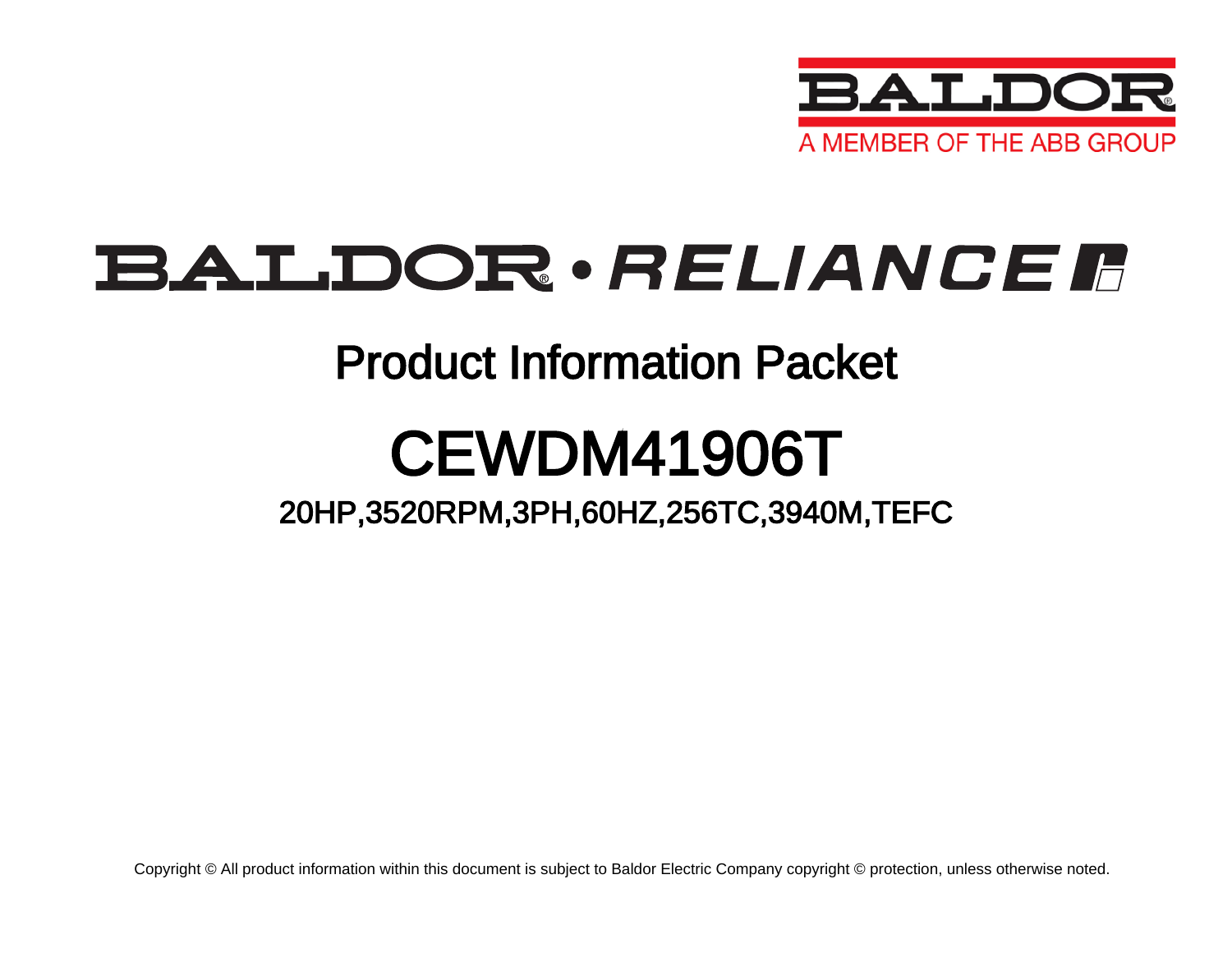### BALDOR · RELIANCE F Product Information Packet: CEWDM41906T - 20HP,3520RPM,3PH,60HZ,256TC,3940M,TEFC

| <b>Part Detail</b> |             |                  |                |                     |          |                      |            |
|--------------------|-------------|------------------|----------------|---------------------|----------|----------------------|------------|
| Revision:          | AA          | Status:          | PRD/A          | Change #:           |          | Proprietary:         | No         |
| Type:              | AC          | Prod. Type:      | 3940M          | Elec. Spec:         | 39WGX191 | CD Diagram:          | CD0005     |
| Enclosure:         | <b>TEFC</b> | Mfg Plant:       |                | Mech. Spec:         | 39R098   | Layout:              | 39LYR098   |
| Frame:             | 256TC       | Mounting:        | F <sub>1</sub> | Poles:              | 02       | <b>Created Date:</b> |            |
| Base:              | <b>RG</b>   | <b>Rotation:</b> | R              | Insulation:         |          | Eff. Date:           | 12-26-2014 |
| Leads:             | 9#12        |                  |                | <b>Replaced By:</b> |          |                      |            |
| Literature:        |             | Elec. Diagram:   |                |                     |          |                      |            |

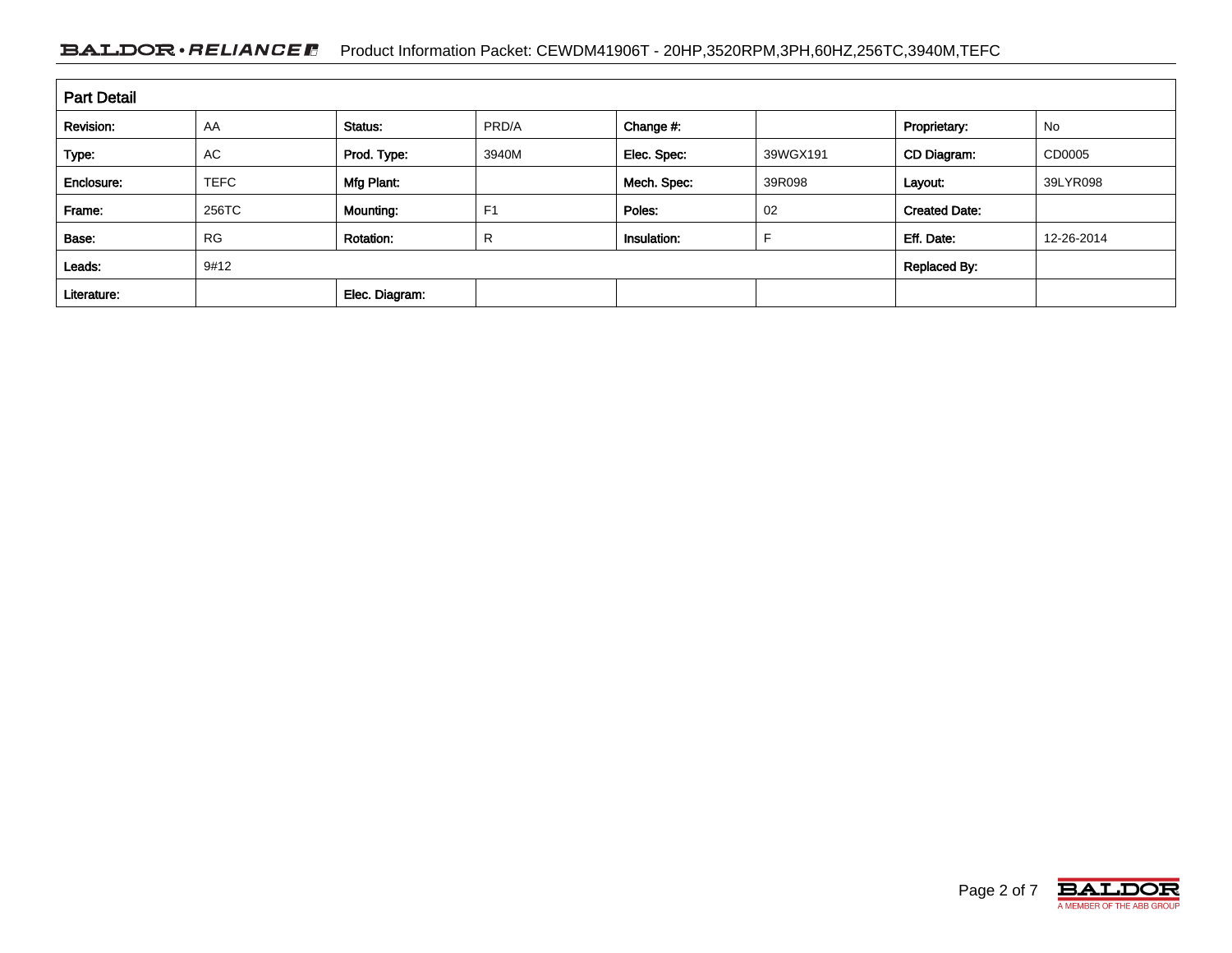### BALDOR · RELIANCE F Product Information Packet: CEWDM41906T - 20HP,3520RPM,3PH,60HZ,256TC,3940M,TEFC

| Nameplate NP1669E |              |                |      |            |              |              |             |
|-------------------|--------------|----------------|------|------------|--------------|--------------|-------------|
| CAT.NO.           | CEWDM41906T  |                |      |            |              |              |             |
| SPEC.             | 39R098X191G1 |                |      |            |              |              |             |
| HP                | 20           |                |      |            |              |              |             |
| <b>VOLTS</b>      | 230/460      |                |      |            |              |              |             |
| <b>AMP</b>        | 46/23        |                |      |            |              |              |             |
| <b>RPM</b>        | 3520         |                |      |            |              |              |             |
| <b>FRAME</b>      | 256TC        | HZ             | 60   | PH         | $\mathbf{3}$ |              |             |
| SER.F.            | 1.15         | CODE           | H    | <b>DES</b> | $\mathsf{A}$ | <b>CLASS</b> | $\mathsf F$ |
| NEMA-NOM-EFF      | 91           | PF             | 90   |            |              |              |             |
| <b>RATING</b>     | 40C AMB-CONT |                |      |            |              |              |             |
| cc                | 010A         | USABLE AT 208V |      |            |              |              |             |
| DE                | 6309         | <b>ODE</b>     | 6208 |            |              |              |             |
| <b>ENCL</b>       | <b>TEFC</b>  | SN             |      |            |              |              |             |
| <b>BLANK</b>      |              |                |      |            |              |              |             |

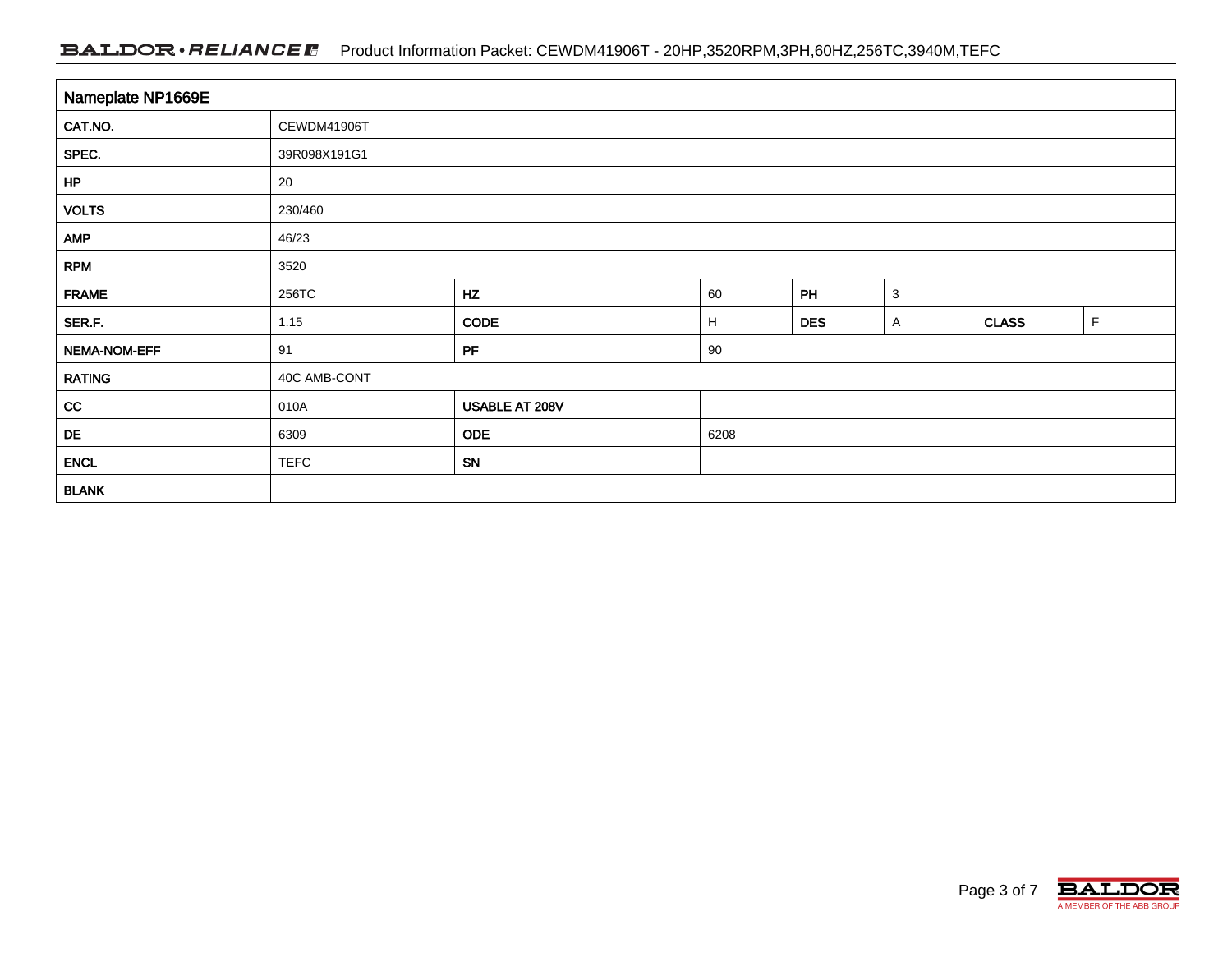| <b>Parts List</b>  |                                          |          |  |  |
|--------------------|------------------------------------------|----------|--|--|
| <b>Part Number</b> | Description                              | Quantity |  |  |
| SA084721           | SA 39R098X191G1                          | 1.000 EA |  |  |
| RA077881           | RA 39R098X191G1                          | 1.000 EA |  |  |
| S/P107-000-005     | SUPER-E PROC'S(254/6 FR.) ZK PLANT - POL | 1.000 EA |  |  |
| MJ5002A01          | SILICON RUBBER SEALANT, 732CL 10.3 OZ TU | 0.025 EA |  |  |
| HA6016WP           | ADAPTER, CONDUT BOX, W/WHITE EPOXY, PRIM | 1.000 EA |  |  |
| 09GS1006           | GASKET, CONDUIT BOX, NEOP-1/16 THICK-BLA | 1.000 EA |  |  |
| 09CB3002A01P       | CB MACH - 1.25 N.P.T. LEAD HOLE W/EPOXY  | 1.000 EA |  |  |
| 51XW2520A12        | .25-20 X .75, TAPTITE II, HEX WSHR SLTD  | 2.000 EA |  |  |
| HW1001A25          | LOCKWASHER 1/4, ZINC PLT .493 OD, .255 I | 2.000 EA |  |  |
| WD1000B17          | <b>T&amp;B CX35TN TERMINAL</b>           | 1.000 EA |  |  |
| 11XW1032G06        | 10-32 X .38, TAPTITE II, HEX WSHR SLTD U | 1.000 EA |  |  |
| 39EP1100A08WP      | FR ENDPLATE, MACH W/WHITE EPOXY, PRIMED  | 1.000 EA |  |  |
| HW5100A08          | W3118-035 WVY WSHR (WB)                  | 1.000 EA |  |  |
| <b>HW4600B44SP</b> | V-RING SLINGER 1.500 X 1.810 X 0.280     | 1.000 EA |  |  |
| HW2502G25          | #303 SS, SQ KEY 3/8 X 2.880              | 1.000 EA |  |  |
| MJ5001A27          | 32220KN GRAY SEALER *MIN BUY 4 QTS=1GAL  | 0.031 QT |  |  |
| 39EP1500A04P       | PU ENDPLATE, MACH W/EPOXY PRIMER         | 1.000 EA |  |  |
| HW4600B53          | SEAL 1.688 X 2.275 X 0.312 SINGLE LIP DB | 1.000 EA |  |  |
| 10XN2520S28        | 1/4-20X 1 3/4 HEX HD SS X                | 4.000 EA |  |  |
| HA3154S02          | THRUBOLT STUD 3/8-16 X 15.875 SS         | 4.000 EA |  |  |
| XY3816S12          | 3/8-16 HEX FINISHED NUT SS               | 8.000 EA |  |  |
| HA2001B08          | SPL SPACER FOR AIR DEFLECTOR .50 O.D. X  | 3.000 EA |  |  |
| 09FH4000A23MWP     | FAN COVER, MACH W/WHITE EPOXY            | 1.000 EA |  |  |
| 10XN2520S16        | 41/4-20 X 1 HEX HEAD SS                  | 3.000 EA |  |  |

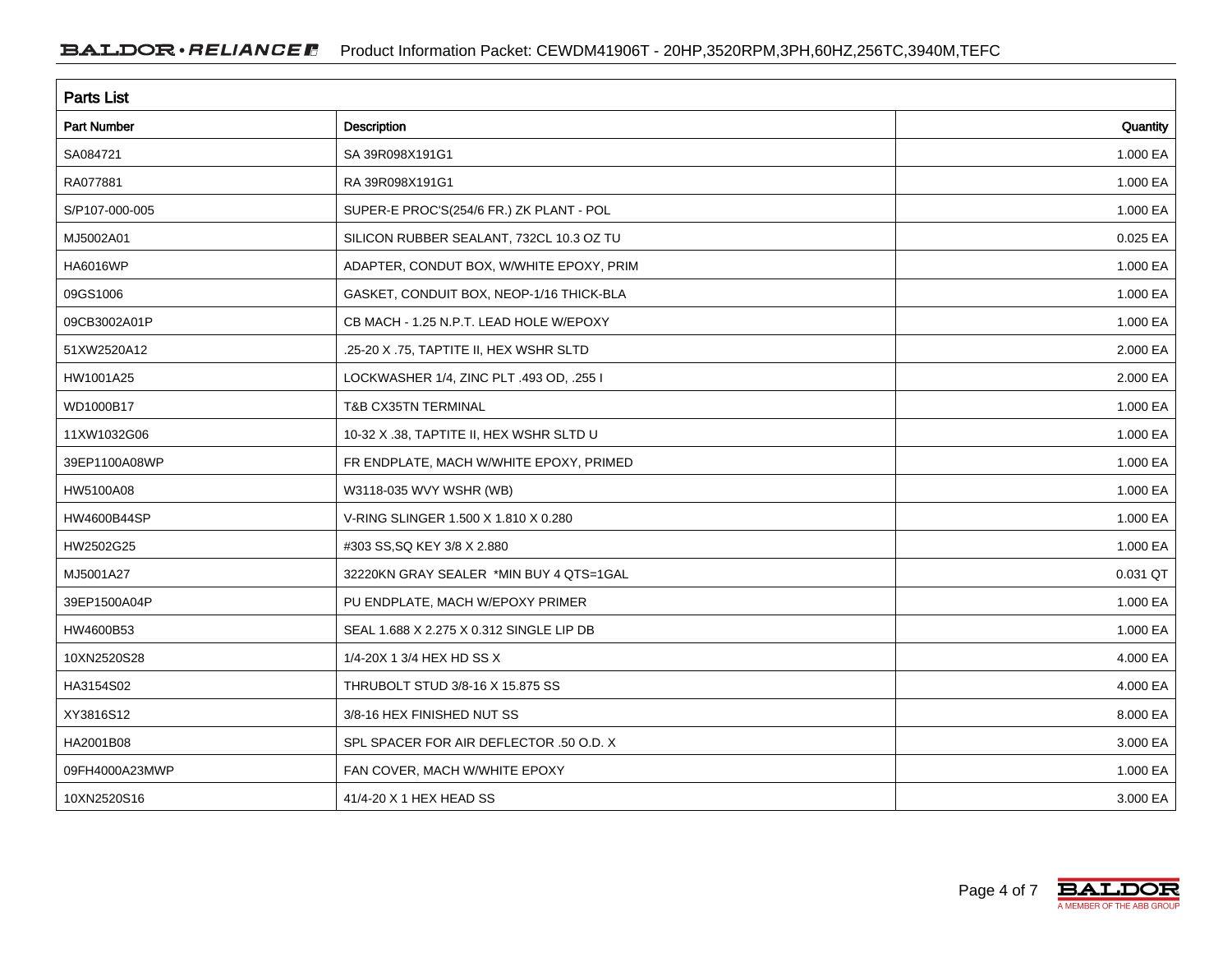| <b>Parts List (continued)</b> |                                             |          |  |  |
|-------------------------------|---------------------------------------------|----------|--|--|
| Part Number                   | Description                                 | Quantity |  |  |
| 09CB3501P                     | CONDUIT BOX LID FOR 09CB3001 & 09CB3002     | 1.000 EA |  |  |
| 12GS1002                      | GASKET, CONDUIT BOX LID, NEOP               | 1.000 EA |  |  |
| 19XT2520S12                   | 1/4-20X3/4 HWH NO SLOT TY.23 18-8 S.S.      | 2.000 EA |  |  |
| HW1001S25                     | WASHER, 1/4 SPLT LK, STAINLESS STEEL        | 2.000 EA |  |  |
| HW4600B44SP                   | V-RING SLINGER 1.500 X 1.810 X 0.280        | 1.000 EA |  |  |
| LB1115N                       | LABEL, LIFTING DEVICE (ON ROLLS)            | 1.000 EA |  |  |
| LB1164                        | LABEL, WARNING AND DRAIN                    | 1.000 EA |  |  |
| HW4032A01                     | BLACK DRAIN PLUG FOR WASH DOWN MOTORS       | 3.000 EA |  |  |
| MJ1000A75                     | GREASE, POLYREX EM EXXON (USe 4824-15A)     | 0.085 LB |  |  |
| HW4032A01                     | BLACK DRAIN PLUG FOR WASH DOWN MOTORS       | 3.000 EA |  |  |
| 51XB1214A20                   | 12-14X1.25 HXWSSLD SERTYB                   | 1.000 EA |  |  |
| MG1025W01                     | RAL9003, SIGNAL WHITE, GLOSS 85             | 0.050 GA |  |  |
| 85XU0407S04                   | 4X1/4 U DRIVE PIN STAINLESS                 | 2.000 EA |  |  |
| <b>LB1119N</b>                | WARNING LABEL                               | 1.000 EA |  |  |
| 37FN3002C02                   | EXFN, PLASTIC, 6.00 OD, 1.500 ID            | 1.000 EA |  |  |
| HW2500A25                     | WOODRUFF KEY USA #1008 #BLOW CARBON STEE    | 1.000 EA |  |  |
| LC0005                        | CONN.DIA., TY M, 9-LD, DUAL VOLT, REVERSING | 1.000 EA |  |  |
| NP1669E                       | SS WD SUPER-E UL CSA CC REV MTG             | 1.000 EA |  |  |
| 40PA1000                      | PACKAGING GROUP                             | 1.000 EA |  |  |
| MN416A01                      | TAG-INSTAL-MAINT no wire (1200/bx) 11/14    | 1.000 EA |  |  |
| HA5027A01                     | HA4066A01 T-DRAIN X2 BAGGED                 | 1.000 EA |  |  |
| 09GS1017                      | GASKET, CONDUIT BOX, .125 THICK BLACK NE    | 1.000 EA |  |  |

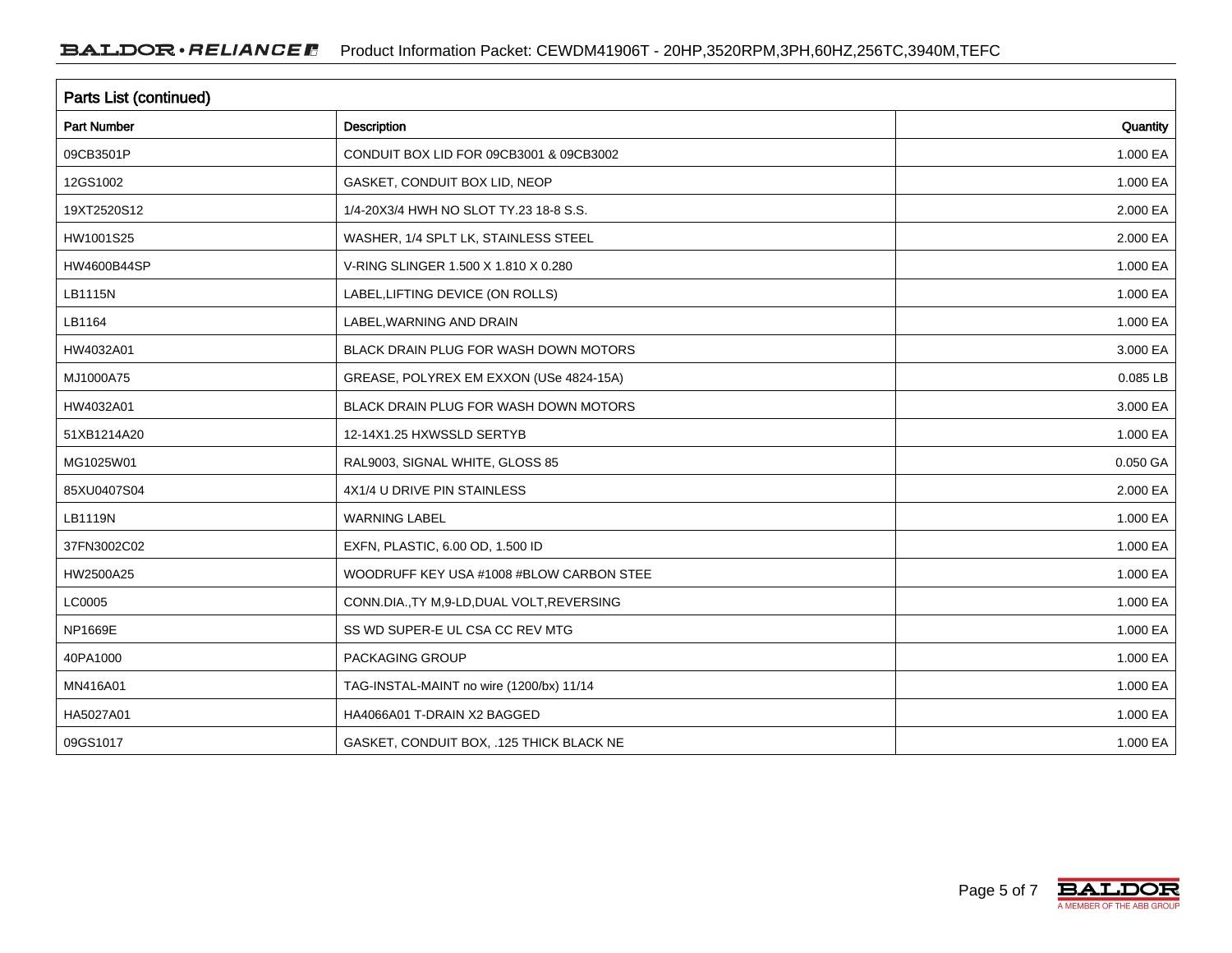